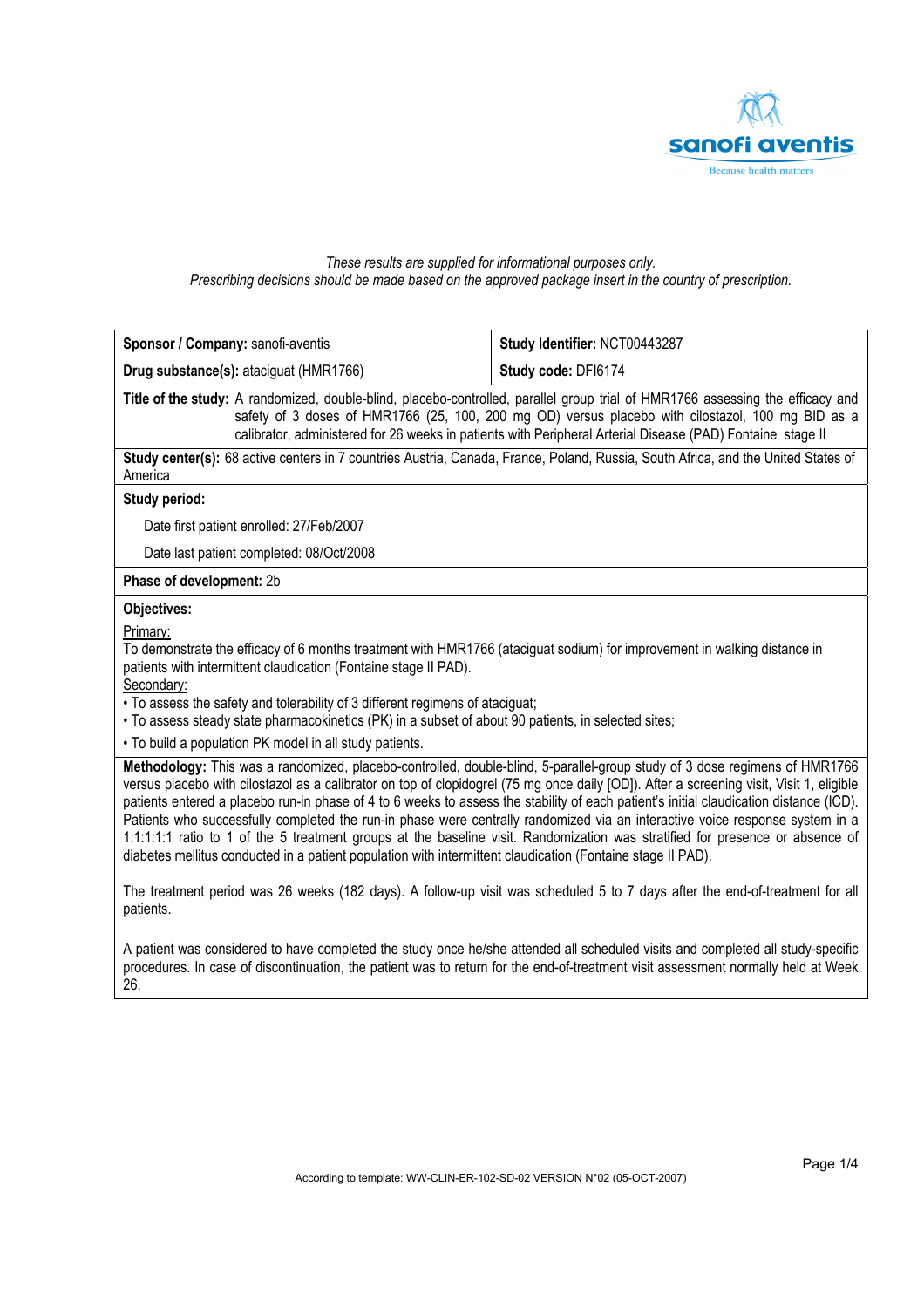**Number of patients:** Planned: 550 (to be equally allocated to 5 study groups of HMR1766 25, 100, 200 mg, placebo, and cilostazol 100 mg) Randomized: 553 (placebo: 111, HMR1766 25 mg: 111, HMR1766 100 mg: 113, HMR1766 200 mg: 106, cilostazol: 112) Treated: 553 (placebo: 111, HMR1766 25 mg: 111, HMR1766 100 mg: 113, HMR1766 200 mg: 106, cilostazol: 112)

# **Evaluated:**

Efficacy: placebo: 111, HMR1766 25 mg: 111, HMR1766 100 mg: 113, HMR1766 200 mg: 106, cilostazol: 112 Safety: placebo: 111, HMR1766 25 mg: 111, HMR1766 100 mg: 113, HMR1766 200 mg: 106, cilostazol: 112 Pharmacokinetics: Placebo: 21, HMR1766 25 mg: 21, HMR1766 100 mg: 22, HMR1766 200 mg: 17, cilostazol: 15

# **Diagnosis and criteria for inclusion:**

Major inclusion criteria at screening: Stable symptoms of intermittent claudication of lower extremities, secondary to chronic occlusive arterial disease from atherosclerosis etiology; ICD of 30 to 250 meters at constant workload treadmill test; and ankle/brachial index of 0.9 to 0.5.

Major inclusion criteria at randomization: Mean ICD of 30 to 250 meters calculated by averaging the constant workload treadmill test performed at the end of the run-in phase and the previous one performed at screening; the maximum change (measured in log) in the claudication distance between those 2 ICD measurements was not to exceed 0.25.

**Investigational product:** HMR1766 liquid-filled soft gelatin capsules of 25 and 50 mg

Dose: 25, 100, 200 mg

Administration: By mouth (PO), once daily (OD)

**Duration of treatment:** 26 weeks

**Duration of observation:** 31 to 33 weeks (including 4 to 6 weeks for run-in phase and 5 to 7 days for post-treatment follow-up).

## **Reference therapy:**

Placebo matching the appearance of HMR1766 25 mg and 50 mg soft gelatin capsules, and cilostazol 100 mg tablets

Dose: Not applicable

Administration: PO, OD (HMR1766 or placebo) and BID (cilostazol or placebo)

Cilostazol ("calibrator") 100 mg tablets

Dose: 100 mg

Administration: PO, BID

### **Criteria for evaluation:**

**Efficacy:** The primary efficacy variable was ICD (in meters), which was measured during a constant load treadmill test (3.2 kilometers per hour [2 miles per hour] at a 12% grade). The secondary efficacy variable was absolute claudication distance (ACD) (in meters), which was measured during a constant load treadmill test (3.2 kilometers per hour [2 miles per hour] at a 12% grade.

**Safety:** Safety variables consisted of adverse events reported by the patient or noted by the Investigator, including those resulting in death, treatment discontinuation and serious adverse events, laboratory parameters (standard hematology and blood chemistry and coagulation), vital signs (standing and supine systolic and diastolic blood pressure and heart rate), and electrocardiogram (ECG). The evaluation was based on predefined potentially clinically significant abnormalities (PCSAs) for laboratory, vital signs, and ECG parameters.

**Pharmacokinetics:** Pharmacokinetic parameters for HMR1766 included maximum observed concentration in plasma (Cmax), time to maximum concentration (tmax), trough (predose) concentration in plasma (Ctrough), average concentration in plasma (Cavg) for the dosing interval of 24 hours, and the area under the concentration curve for the dosing interval of 24 hours (AUC0-24).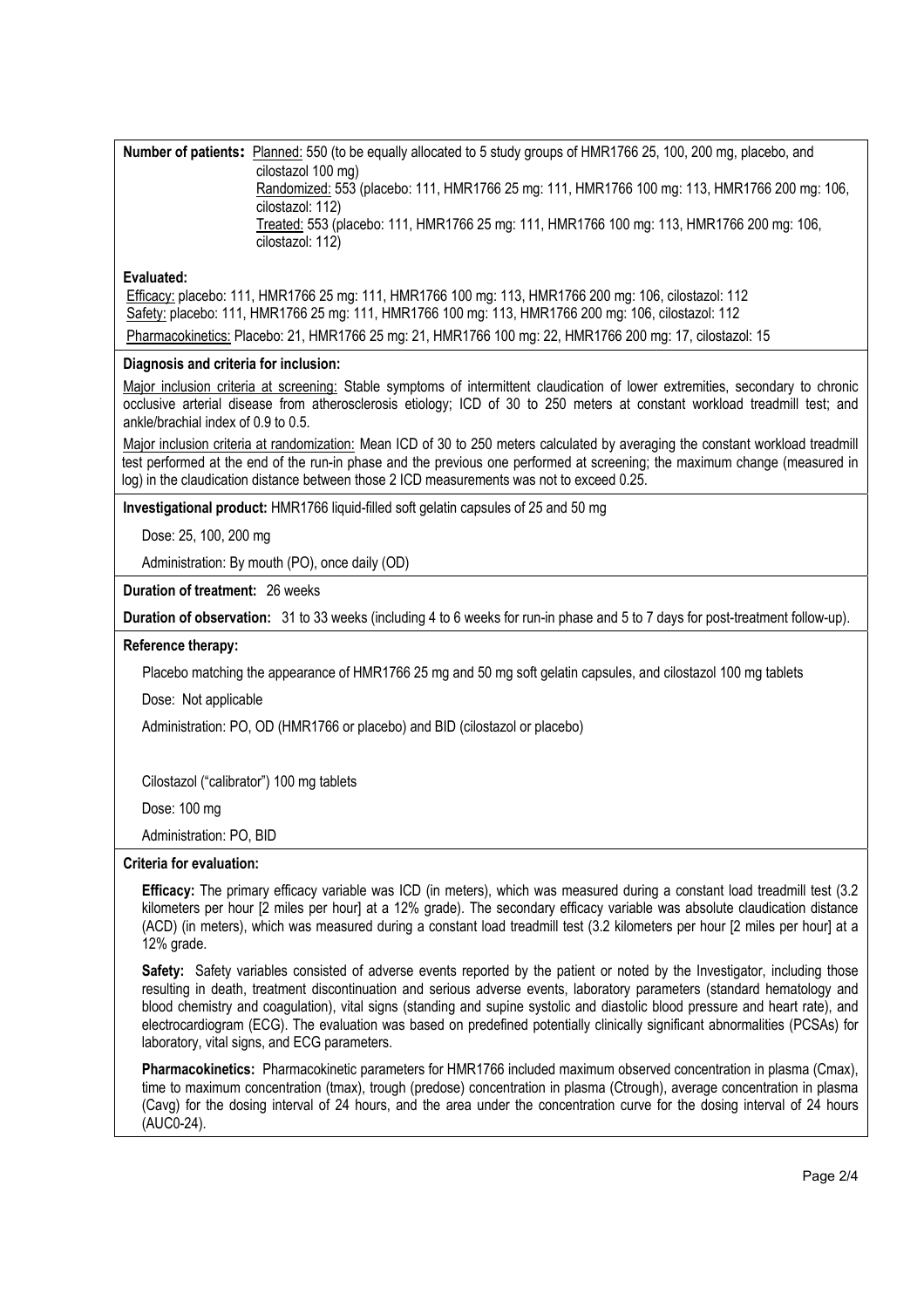**Pharmacokinetic sampling times and bioanalytical methods:** Pharmacokinetic parameters were assessed in a subset of approximately 100 patients; 7 samples were drawn prior to and at 0, 1, 2, 3, 4, 6, and 8 hours after study drug intake at either the 6-week (Day 42) or 12-week (Day 84) visits. Plasma concentrations of HMR1766 were assessed in the remainder of the patients at the 6- or 12-week visit and in all patients at the 26-week visit; samples were collected at these visits prior to study drug intake and at 1 to 4 hours after drug intake for population kinetic evaluation. Samples were analyzed by means of a validated liquid chromatographytandem mass spectrometry assay with a lower limit of quantification of 0.01μg/mL.

### **Statistical methods:**

## Analyses of primary efficacy variable:

The primary efficacy variable,ICD, was analyzed as the relative change from baseline to 26 weeks and expressed in percentages. Since the distribution of ICD measurements is often variable, a natural logarithmic transformation was used to reduce the effect of the variability and the effect of extreme values.

The change from baseline in log-transformed ICD at 26 weeks was analyzed using analysis of covariance (ANCOVA) in the intenttotreat (ITT) population. The model included 2 fixed effects, treatment and randomization stratum (presence or absence of diabetes mellitus), and the log-transformed baseline ICD assessment as a covariate.

A 2-sided linear trend test at the 5% significance level was performed to access the dose response of HMR1766 within the framework of the ANCOVA model. The estimate of linearity was defined as:

Contrast = 3\*log(ICD200) + 1\*log(ICD100) - 1\*log(ICD25) - 3\*log(ICDPlacebo),

where log(ICD200) was the least-square (LS) mean for the HMR1766 200 mg dose group. The remaining terms, log(ICD100), log(ICD25), and log(ICDPlacebo), in the contrast were the LS means for their respective treatment groups. The LS mean difference and the associated standard errors of mean and 95% confidence intervals were then back-transformed.

# Analyses of secondary efficacy variable:

The ANCOVA model and the linear trend test described for ICD were applied to the secondary efficacy variable, change from baseline in log-transformed ACD at 26 weeks in the ITT population.

### Analyses of PK variables:

Descriptive statistics (number of patients, means, standard deviations (SDs), medians, and ranges) were provided for plasma concentrations of HMR1766 at nominal times, predose and postdose at the Week 6 (or Week 12), and Week 26 visits for the HMR1766 dose group in both PK populations.

Descriptive statistics (number of patients, means, SDs, coefficients of variation, and ranges) were provided for PK parameters Cmax, Ctrough, Cavg and AUC0-24 at nominal times at the Week 6 and Week 12 visits combined for the ataciguat dose group in the PK substudy population.

For Cmax and AUC0-24, dose proportionality was evaluated for both weeks combined using the log-transformed power model with dose as the fixed effect.